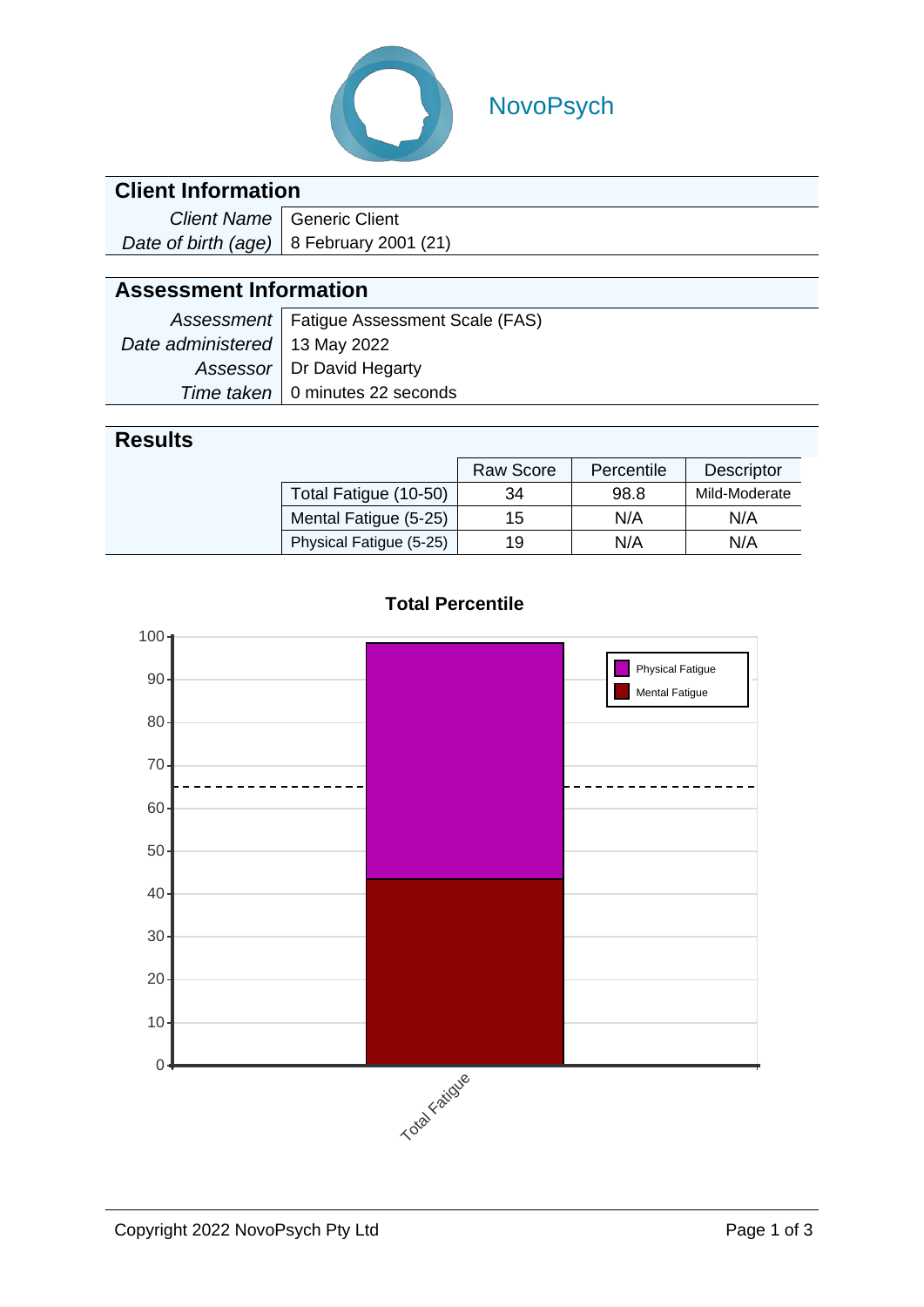

**Client Name** Generic Client

| <b>Client Name</b> i | Generic Client                                                                                                                                                                                                                                                                                                                               |
|----------------------|----------------------------------------------------------------------------------------------------------------------------------------------------------------------------------------------------------------------------------------------------------------------------------------------------------------------------------------------|
|                      |                                                                                                                                                                                                                                                                                                                                              |
|                      | Scoring and Interpretation Information                                                                                                                                                                                                                                                                                                       |
|                      | The total score ranges from 10 to 50, with a higher score indicating<br>more severe fatigue.                                                                                                                                                                                                                                                 |
|                      | A normative percentile for the total score is calculated based on an<br>adult sample (Michielsen et al., 2003), indicating how the<br>respondent scored in relation to a typical pattern of responding for<br>adults. For example, a percentile of 90 indicates the individual has<br>more fatigue than 90 percent of the normal population. |
|                      | Scores above 22 represent significant fatigue (De Vries et al., 2004),<br>which corresponds to a normative percentile of 65. A horizontal<br>dotted line is indicated on the Total Percentile graph for this cutoff<br>score.                                                                                                                |
|                      | A description of the fatigue experienced is presented for the total<br>score where:<br>- less than 22 indicates "normal" (i.e. healthy) levels of fatigue,<br>- between 22 and 34 indicates mild-to-moderate fatigue,<br>- 35 or more indicates severe fatigue (Hendricks et al., 2018).                                                     |
|                      | There are two subscales:                                                                                                                                                                                                                                                                                                                     |
|                      | 1. Mental fatigue (sum of items 3, 6, 7, 8, and 9) - a measure of the<br>cognitive impacts of fatigue for the client (e.g. lack of motivation,<br>problems beginning tasks, problems thinking).                                                                                                                                              |
|                      | 2. Physical fatigue (sum of items 1, 2, 4, 5 and 10) - a measure of<br>the physical impacts of fatigue for the client (e.g. physical                                                                                                                                                                                                         |

exhaustion, lack of energy).

# **Client Responses**

|                |                                           | Never | Sometimes    | Regularly | Often | Always |
|----------------|-------------------------------------------|-------|--------------|-----------|-------|--------|
| 1              | I am bothered by fatigue                  |       |              | 3         |       | 5      |
| 2              | I get tired very quickly                  |       | 2            | 3         |       | 5      |
| 3              | I don't do much during the day            |       | $\mathbf{2}$ | 3         |       | 5      |
| $\overline{4}$ | I have enough energy for everyday<br>life | 5     | 4            | 3         | 2     |        |
| 5              | Physically, I feel exhausted              |       | 2            | 3         |       | 5      |
| 6              | I have problems to start things           |       |              | 3         |       | 5      |